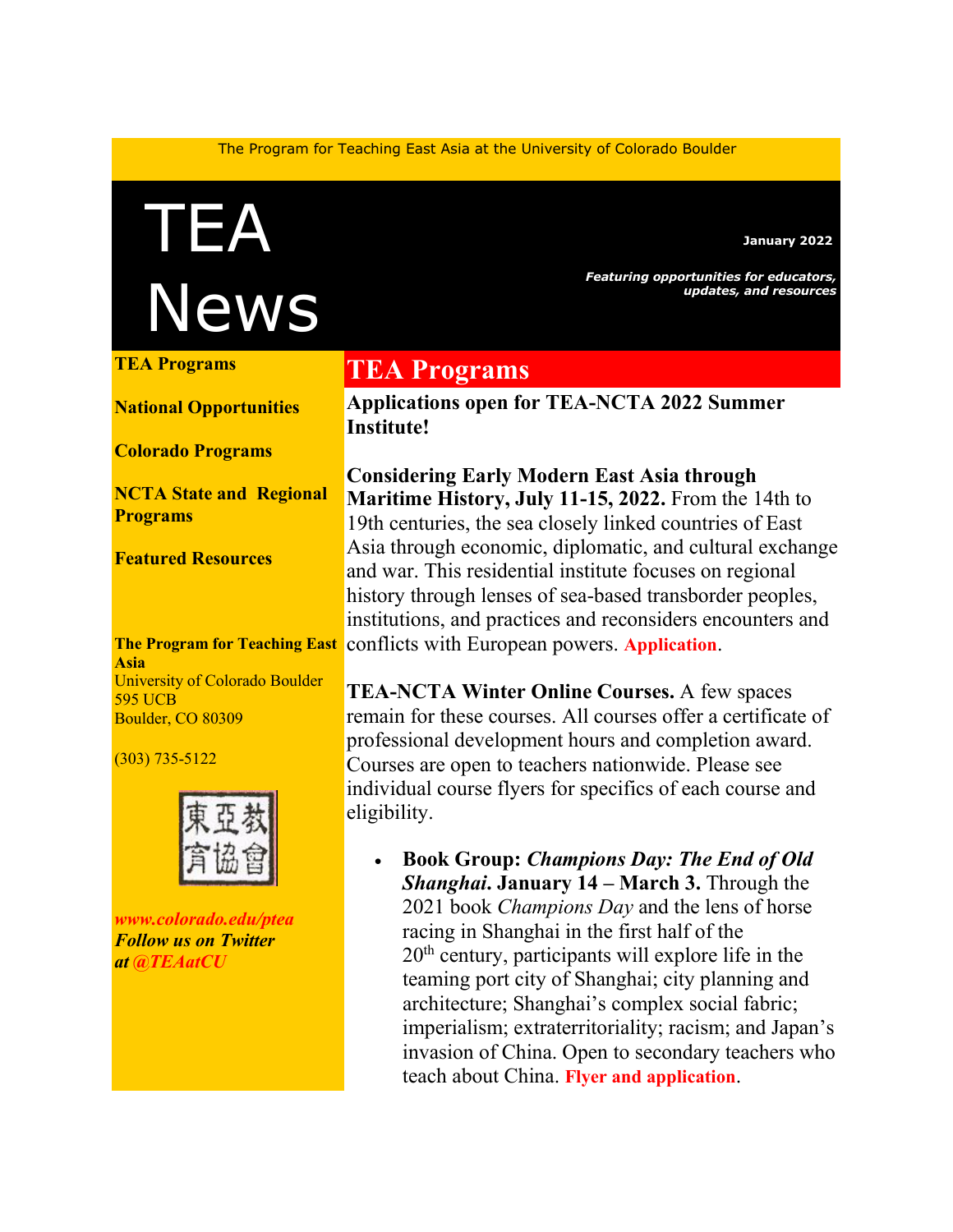- **Seminar:** *Women in East Asia*. **January 13 – March 9.** Applying history and geography lenses, this three-module course for secondary social studies teachers explores women in China, Japan, and Korea, focusing on Confucianism; capitalist and socialist modernity; and contemporary social, economic, and political trends. Includes three live sessions with East Asian specialists. **[Flyer and application.](https://www.colorado.edu/ptea/EAwomen2022)**
- **Book Group:** *Land of Big Numbers: Linking Literature and Current Issues***. January 15 – February 19.** Over four weeks, participants will read short stories from the critically acclaimed *Land of Big Numbers* that examine the lives of individuals navigating the complexities of life in contemporary China. Each story will be accompanied by non-fiction background reading to establish context. **[Flyer and application.](https://www.colorado.edu/ptea/sites/default/files/attached-files/landofbignosws2022flyer.pdf)**
- **Seminar:** *Chinese Literature through History, Part 2: The 20th Century.* **January 20 – March 16.** Focusing on literary writings from China's revolutionary period, participants will explore classroom-applicable works of literature that offer windows into Chinese history, society, and culture. Open to secondary teachers who teach about China as part of their required curriculum. *Chinese Literature Part I* is not a prerequisite for this course. **[Flyer and application.](https://www.colorado.edu/ptea/sites/default/files/attached-files/lit_hist2_courseflyer.pdf)**
- **Seminar:** *Modern Japan, Part 2: Post-War Occupation through the 2011 Triple Disaster.* **January 23 – March 19.** Through six one-week modules, participants will explore significant elements of Japan's political, social, and cultural history. The course includes academic video lectures, primary and secondary source readings, and exemplary websites for instructional use. Open to secondary social studies teachers who teach about Japan as part of their required curriculum. *Modern Japan Part I* is not a prerequisite for this course. **[Flyer and application](https://www.colorado.edu/ptea/content/modjapanws22flyer)**.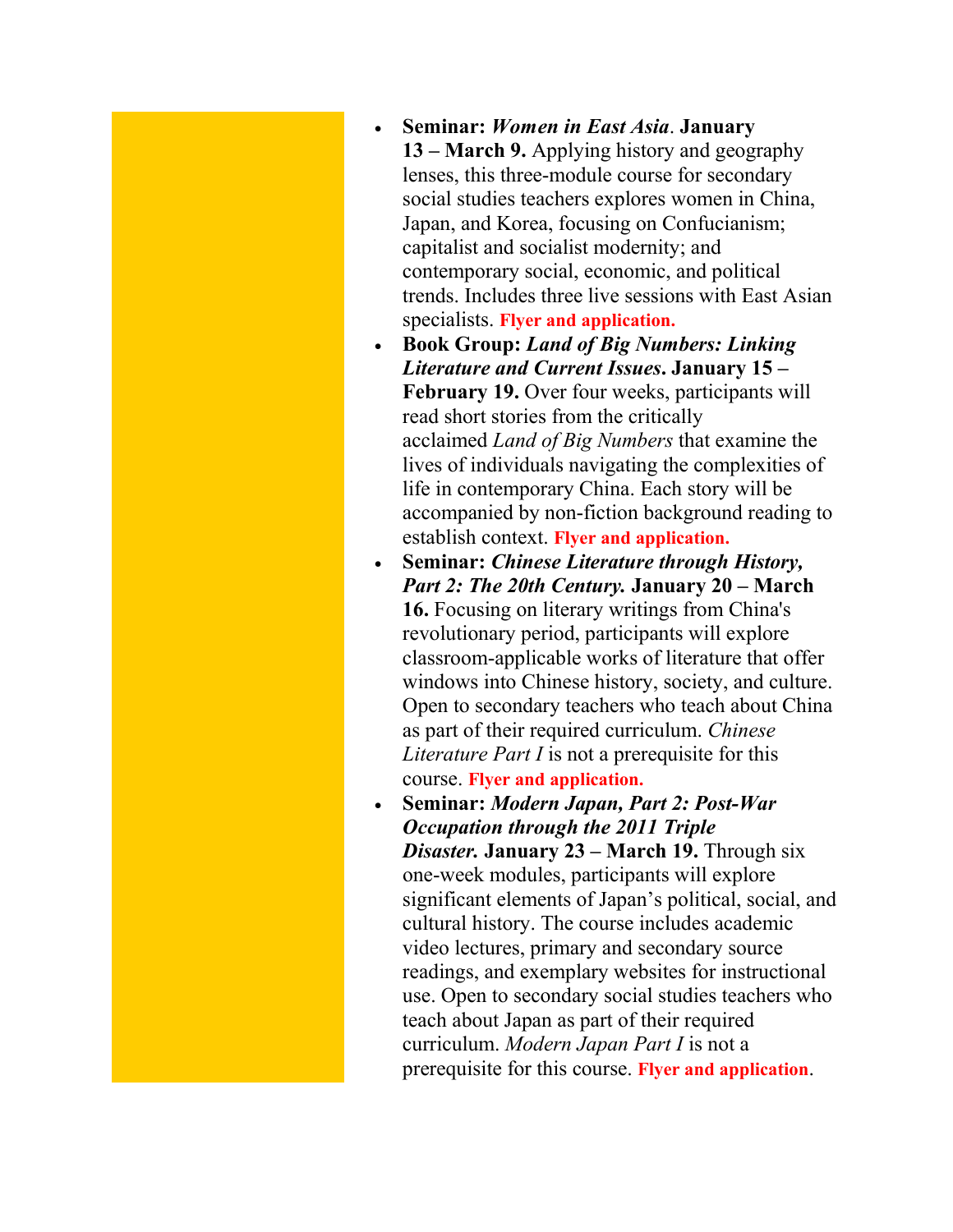• **Book Group:** *Temple Alley Summer***. February 11 – April 12.** Intermediate elementary and middle school teachers will consider Japanese children's summer activities, cultural traditions and beliefs, and the fantasy genre in Japanese children's literature through this story of a fifth-grade student's supernatural adventure during summer break. **[Flyer and application.](https://www.colorado.edu/ptea/TempleAlleySummer2022)**

### **National Opportunities**

**Call for Manuscripts: Teaching Asia in Middle School.**  The editors of *Education about Asia* seek manuscripts for this forthcoming theme issue. Submissions may be articles and teaching resource essays intended for middlegrade instructors. **[Details.](https://www.asianstudies.org/publications/eaa/scheduled-thematic-special-sections/)** The deadline for initial manuscripts for this issue is May 20, 2022.

**Winter Webinars from NCTA at the Five College Center for East Asian Studies. Open to K-12 educators and general public.**

- **The week that changed the world? Nixon and the beginning of US-China Engagement. January 27, 7-8 pm ET**. Presenter: Dr. Sara Newland. **[Register](https://attendee.gotowebinar.com/register/6759929848366817550)**.
- **Mao and the Music: Songs and Memories of the Cultural Revolution. February 10, 7-8 pm ET.** Presenter: Dr. Lei X. Ouyang. **[Register](https://attendee.gotowebinar.com/register/6780872246476241680)**.
- **Contemporary Art and Ecology. February 15, 7- 8 pm ET.** Presenters: Zheng Bo and Yao Wu. **[Register](https://us06web.zoom.us/meeting/register/tZwvdemqqT4rHtI3XgxHgTx8c61KLAnW1L2r)**.

**National Winter Courses from our NCTA colleagues**

• *Beethoven in Beijing: Nixon, Mao, the Cultural Revolution and the Philadelphia Orchestra***. January 24-February 18**. (Five College Center for East Asian Studies) Uses the documentary film, *Beethoven in Beijing,* as a lens to examine Nixon's 1972 visit to China, Mao, music, and the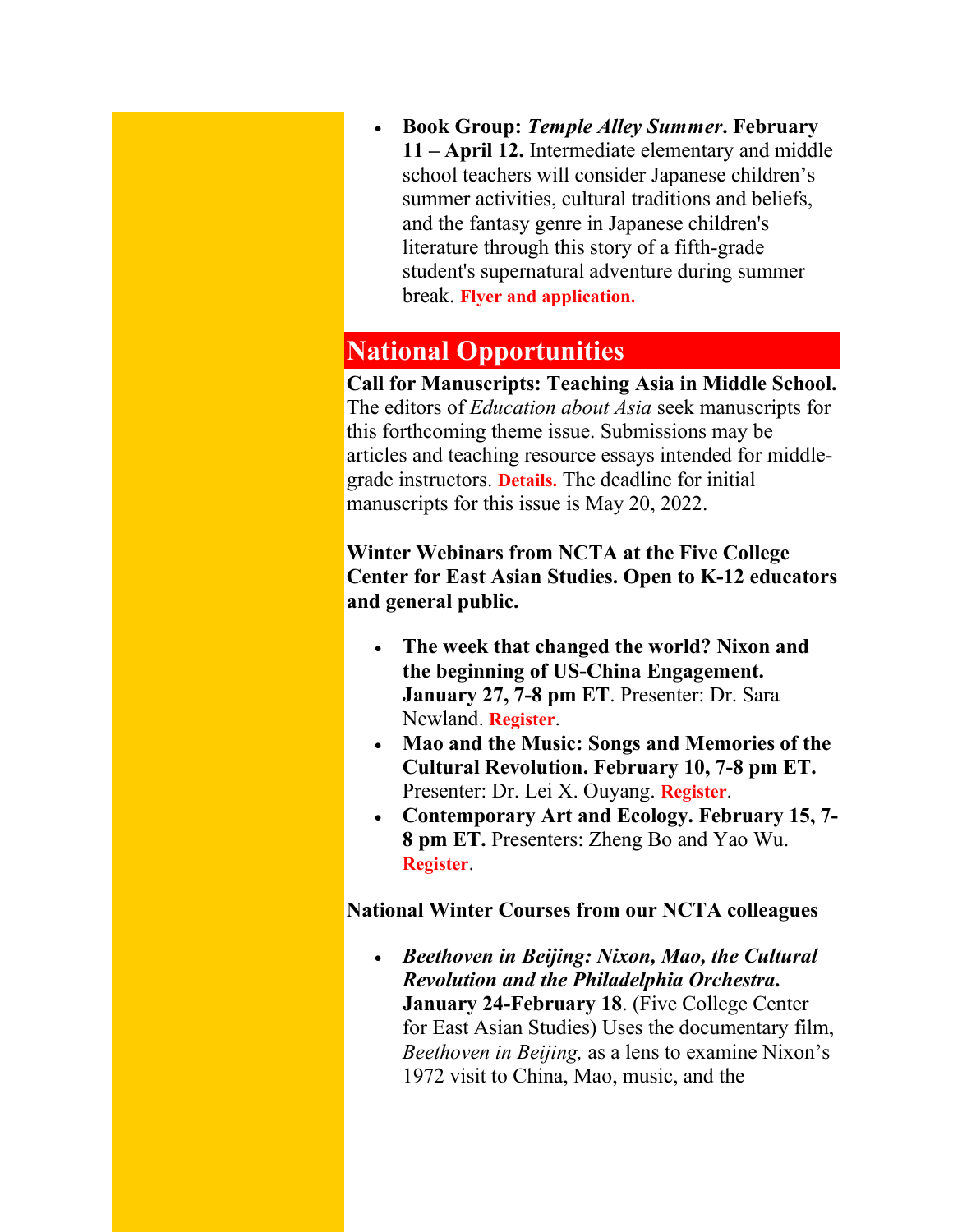Philadelphia Orchestra's 1973 tour to China. **[Details](https://docs.google.com/forms/d/19xb0Rl8uTx_8FRTriPv2JMaa35BhV9W9NyvdzCnVQT0/viewform?edit_requested=true)**.

- *Things Left Behind: Integrating Social Emotional Learning into the Classroom***. January 29**. (University of Pittsburgh) Participants will be given access to the film *Things Left Behind,*  which confronts the tragedy of Hiroshima through the photographs of renowned Japanese photographer Ishiuchi Miyako. **[Details](https://www.ucis.pitt.edu/ncta/things-left-behind-social-emotional-learning)**.
- *China and Japan Between 1860 and 1912***. January 24-February 28**. (University of Washington) Topics include the Taiping Rebellion, China's Self-Strengthening Movement, the Boxer Rebellion, Meiji Restoration, and the Sino-Japanese War. **[Details](https://jsis.washington.edu/earc/china-and-japan-between-1860-and-1912-ncta-2022-seminar/)**.

#### **Previously Mentioned National Opportunities**

**Sejong Cultural Society online** *sijo* **classes. January 16 and February 17.** This free course is centered on detailed analyses and critiques of student and professional *sijo*, including writing and editing original *sijo*. **[Details](https://www.sejongculturalsociety.org/events/sijo/online.php)**.

**Elgin Heinz Outstanding Teacher Award Competition Deadline Extended.** Administered by EngageAsia and open to current full-time K-12 classroom teachers, this award is offered in two categories, Humanities and Japanese Language, and honors top teachers who have dedicated their career to furthering mutual understanding between Americans and Japanese. The application deadline for the 2021 award in the Humanities category has been extended to April 15, 2022. **[Details and](https://www.elginheinzaward.org/)  [application](https://www.elginheinzaward.org/)**.

**Virtual Kyoto Garden Tour** and **Virtual Sencha (green tea) Tasting** from the Five College Center for East Asia Studies continues with monthly virtual tours through April. Check **[details](https://www.fivecolleges.edu/fcceas)** for next dates.

**Virtual Lunar New Year Field Trip for PreK-8. December 13, 2021–February 4, 2022.** What is Lunar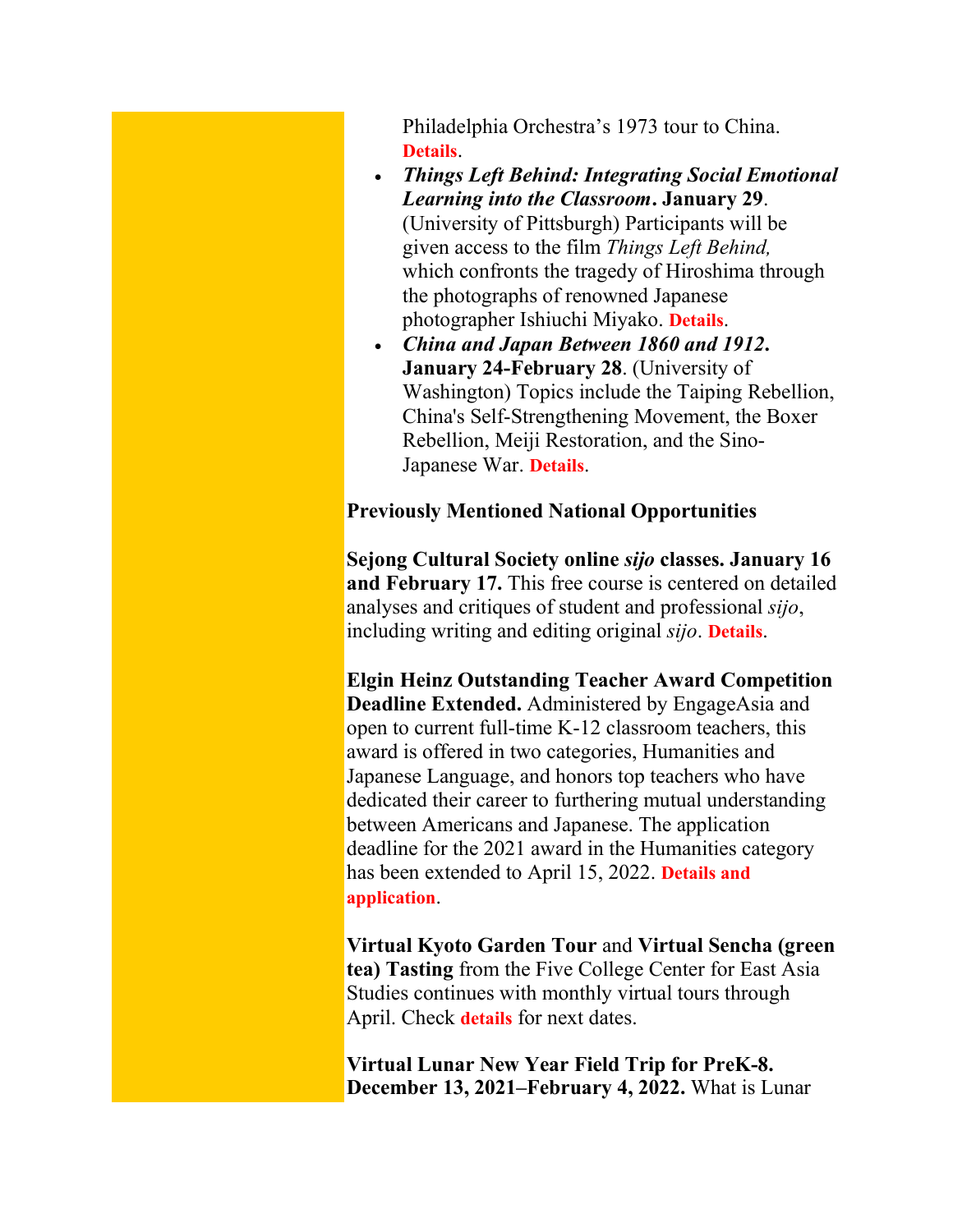New Year, and how is the celebration similar to and different from celebrations marking January 1? During this virtual field trip at the National Museum of Asian Art, students will explore works of art, interactive storytelling and watch video clips of festivities of this Year of the Tiger. **[Details and registration](https://asia.si.edu/visit/live-online-learning-programs/)**.

## **Colorado Programs**

**Celebrate the 2022 Lunar New Year**

- **Roaring into the Year of the Tiger, February 5, 10 am-12:30 pm.** Hosted by Asian Girls Unite, this program will feature Freeman Book Award winning author, Andrea Wang, a lion dance, mask craft, dumplings and more. Asian Pacific Development Center, Aurora. **[Details and tickets.](https://www.eventbrite.com/e/roaring-into-the-year-of-the-tiger-a-lunar-new-year-celebration-tickets-228362387047)**
- Nai-Ni Chen Dance Company presents **"The 2022 Lunar New Year of the Water Tiger," February 12, 8 pm.** Lone Tree Arts Center. **[Details and](https://www.lonetreeartscenter.org/showinfo.php?id=1334)  [tickets.](https://www.lonetreeartscenter.org/showinfo.php?id=1334)**

*Washi Transformed: New Expressions in Japanese Paper***. January 29 - May 15, 2022.** Exhibition of nine contemporary Japanese artists and their unexpected creations using traditional Japanese paper. Longmont Museum. **[Details and tickets.](https://www.longmontcolorado.gov/departments/departments-e-m/museum/exhibitions/washi-transformed)**

# **NCTA State and Regional Programs**

**New England and NY:** *Ancient East Asia.* **January 19- February 16.** Registration for this introductory-level seminar offered by the Five College Center for East Asian Studies closes January 7. **[Details](https://nctasia.org/course/ancient-east-asia/)**.

**Forth Worth, Texas:** *The Study of Asia: from Revolution to Rebirth.* **February 1- April 25**. This interdisciplinary face-to-face seminar will explore East Asian civilizations with emphasis on the interconnection among Asian states and with the rest of the world. Email **[c.currier@tcu.edu](mailto:c.currier@tcu.edu)** for more information.

**Featured Resources**